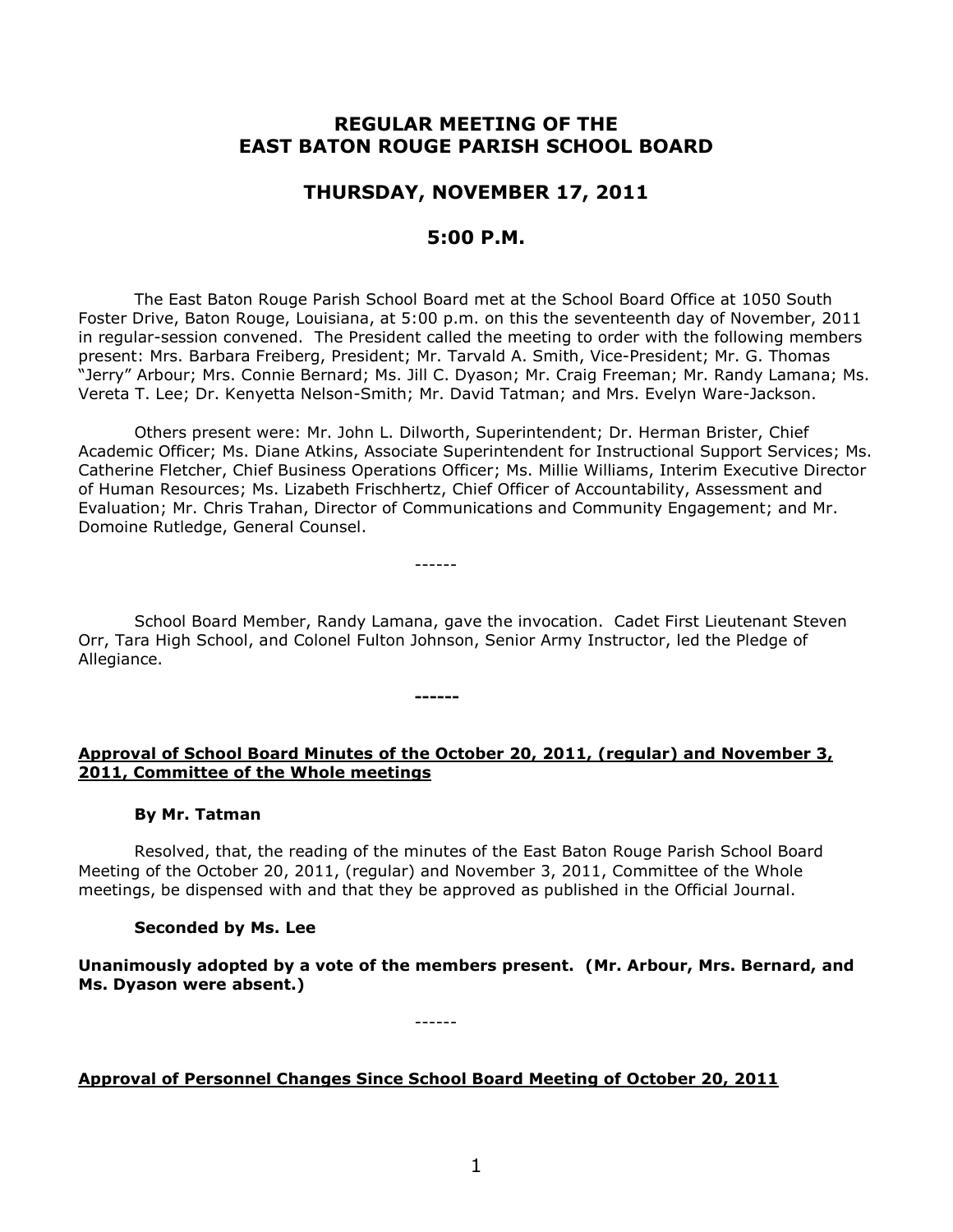#### **By Mr. Smith**

Resolved, that, the changes in personnel since the School Board Meeting of October 20, 2011, be, and they are, hereby approved. **(A copy of the Changes has been marked "Official Copy" and placed in the files of the Board.)**

### **Seconded by Mr. Tatman**

**Discussion followed.**

#### **The following amendment was made and accepted by the originator and seconder:**

Page 5, Section V, Items A#2 and A#3 receive salary of original employment.

**Unanimously adopted by a vote of the members present. (Mr. Arbour, Mrs. Bernard, and Ms. Dyason were absent.)**

**-----**

#### **Approval of Consent Agenda Items**

#### **By Mrs. Ware-Jackson**

Resolved, that, the East Baton Rouge Parish School Board does hereby approve the Consent Agenda items.

#### **Seconded by Mrs. Bernard**

**Unanimously adopted by a vote of the members present. (Ms. Dyason and Ms. Lee were absent.)**

**------**

*The following items were approved as part of the Consent Agenda:*

### **Items approved by the Committee of the Whole for recommendation to the Board:**

**------**

Acceptance of the recommendation of Mr. Domoine Rutledge, General Counsel, East Baton Rouge Parish School Board, in the matter of: Velma Jackson v. EBRPSB, et al, Docket No.: 580,853, Sec. "24;" 19th JDC.

Authorization for staff to advertise, accept the low bid meeting specifications and make the award of a contract for the Delmont Elementary School Classroom Improvement, or reject any and all bids for just cause in accordance with the Louisiana Public Bid Law; Louisiana Revised Statutes, Title 38; Chapter 10.

Approval of Board policy changes.